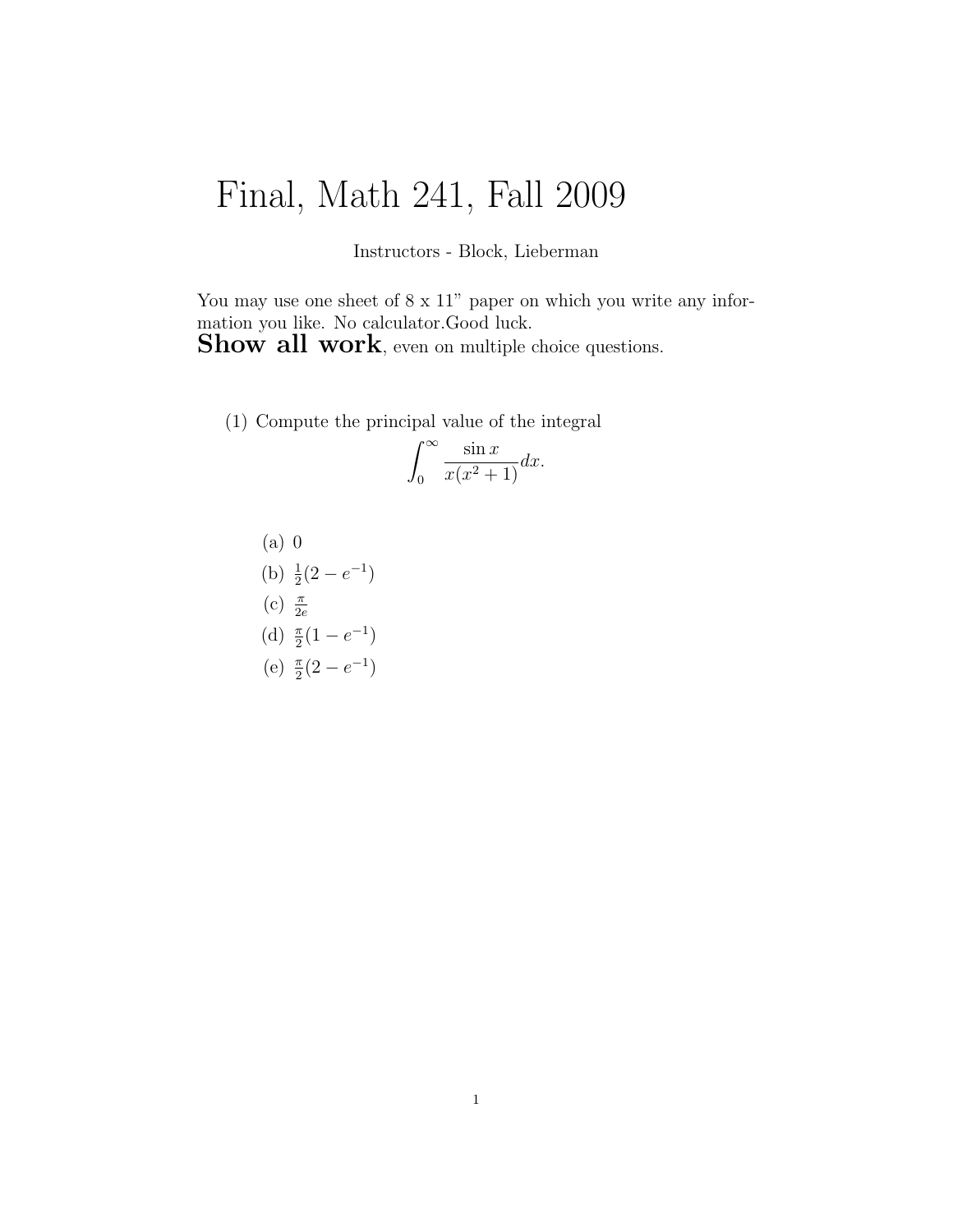(2) Evaluate  $\int_C$  $\sin(2z)$  $\frac{\sin(2z)}{(6z-\pi)^3}$ dz, where C is the ellipse given by

$$
x^2 + 4y^2 = 4
$$

oriented counter-clockwise.

- (a) 0
- (b) 1/2
- (c)  $\pi i$
- $(d) -$ √ 3
- (e)  $-2\pi i\sqrt{3}$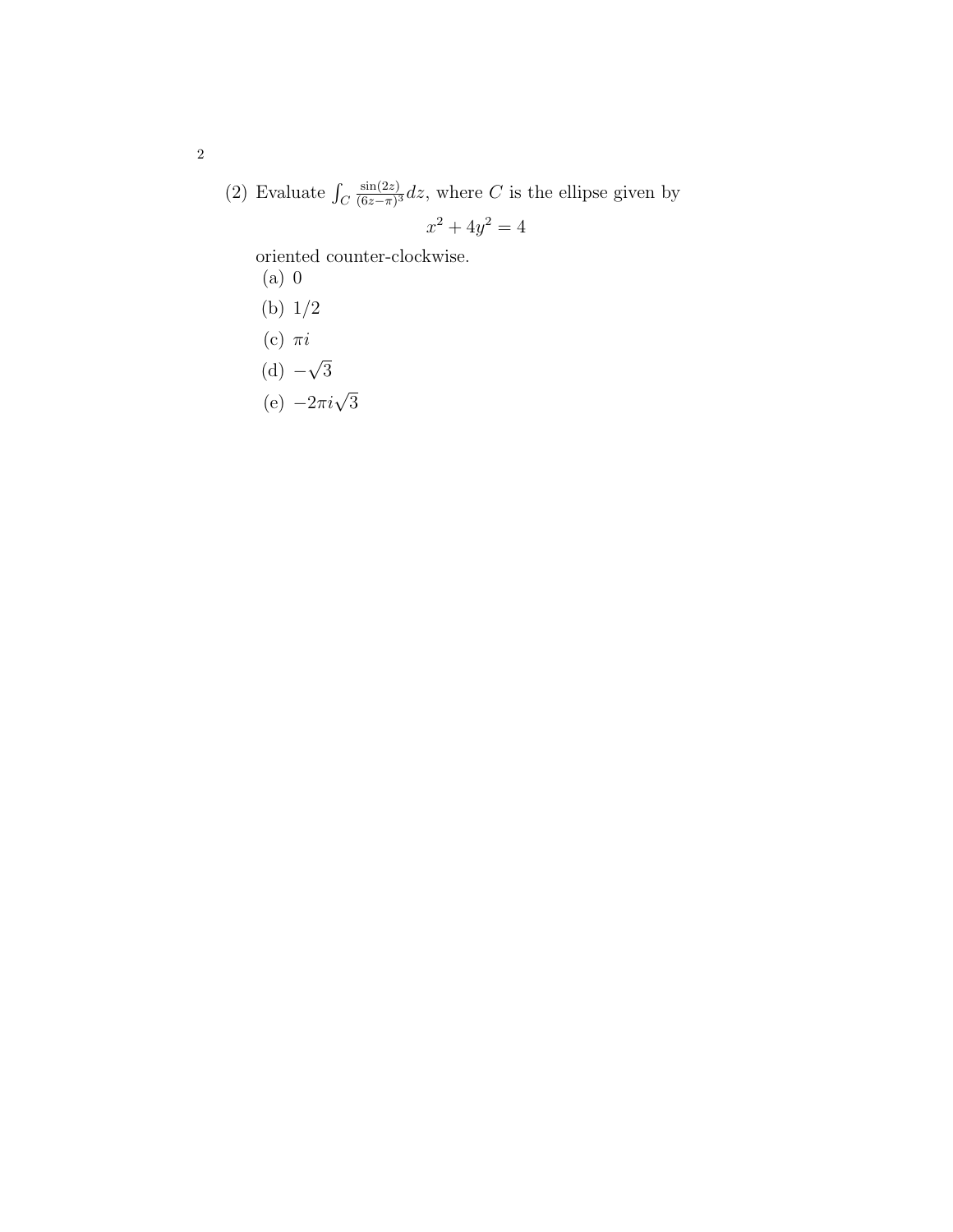- (3) Evaluate the integral of  $f(z) = z \cos(z^2)$  along the contour C that begins at 0, moves along the real axis to 1, moves counterclockwise around the circle of radius 1 until it reaches −1, then moves down along a vertical path to  $-1 - i$ . (Hint: there is a shortcut.)
	- (a) 0

(b) 
$$
\frac{i}{2}(e^{-2} - e^2)
$$

(c) 
$$
\frac{1}{2}(1+i)(e^2 - e^{-2})
$$

(d) 
$$
\frac{i}{4}(e^2 - e^{-2})
$$

(e) 
$$
\frac{1}{2}(e^2 - e^{-2})
$$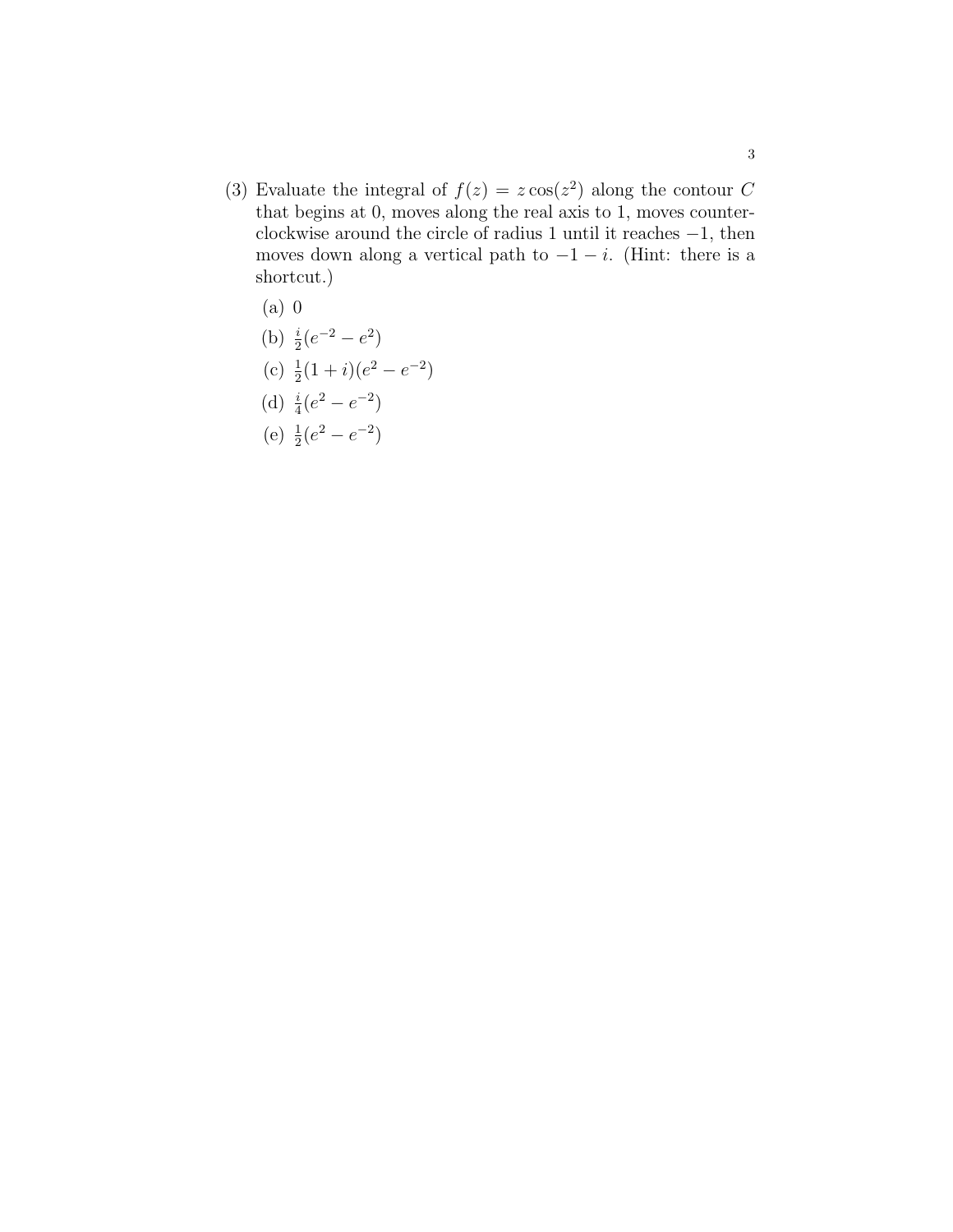(4) Compute a Laurent expansion of the function  $f(z) = \frac{1}{(z-2i)(z+i)}$ valid on the annulus given by  $1 < |z| < 2$ .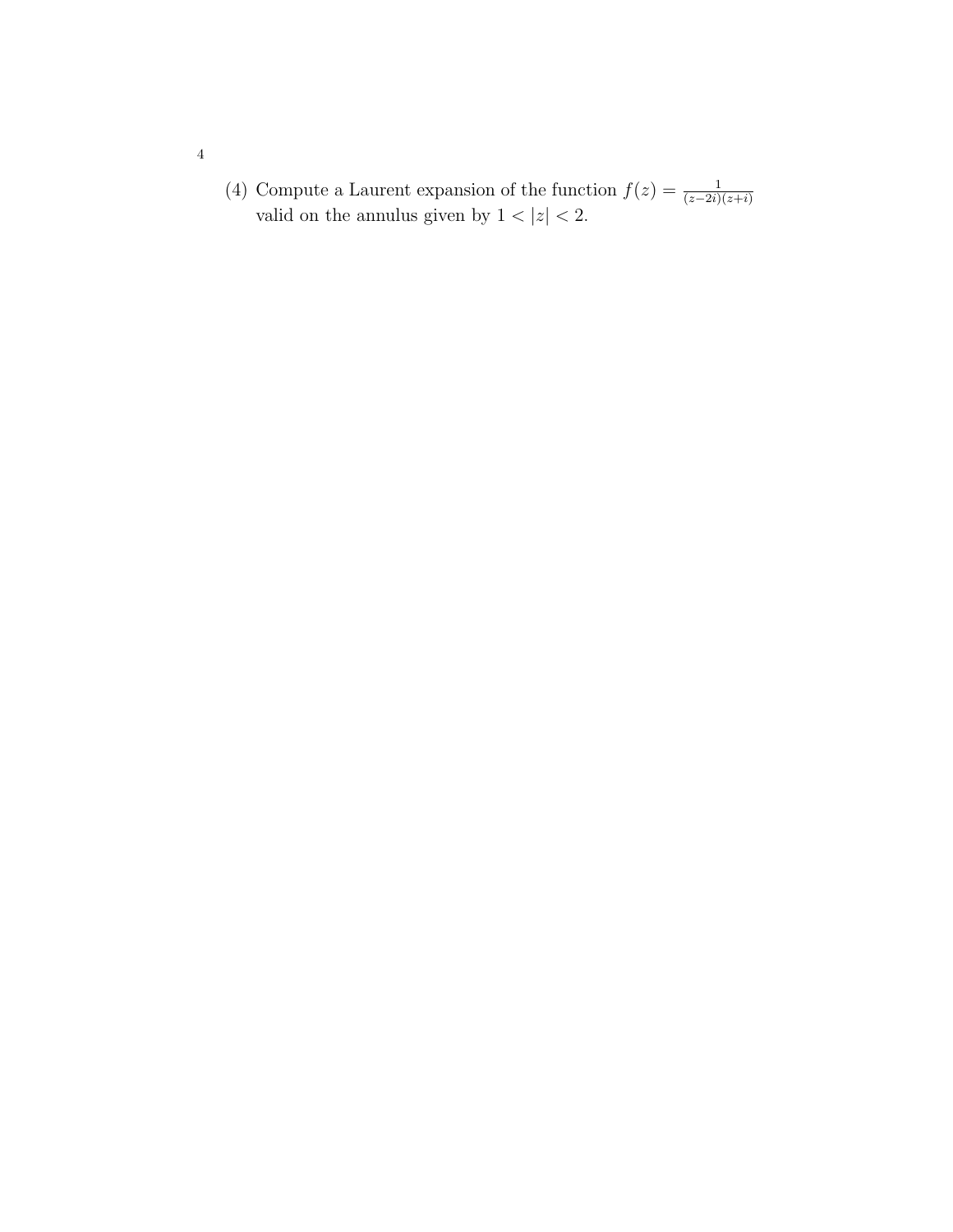- (5) (a) Compute all possible values of  $i^{\frac{\pi i}{2}}$ .
	- (b) Compute all possible solutions of the equation  $cos(z) = 2$ .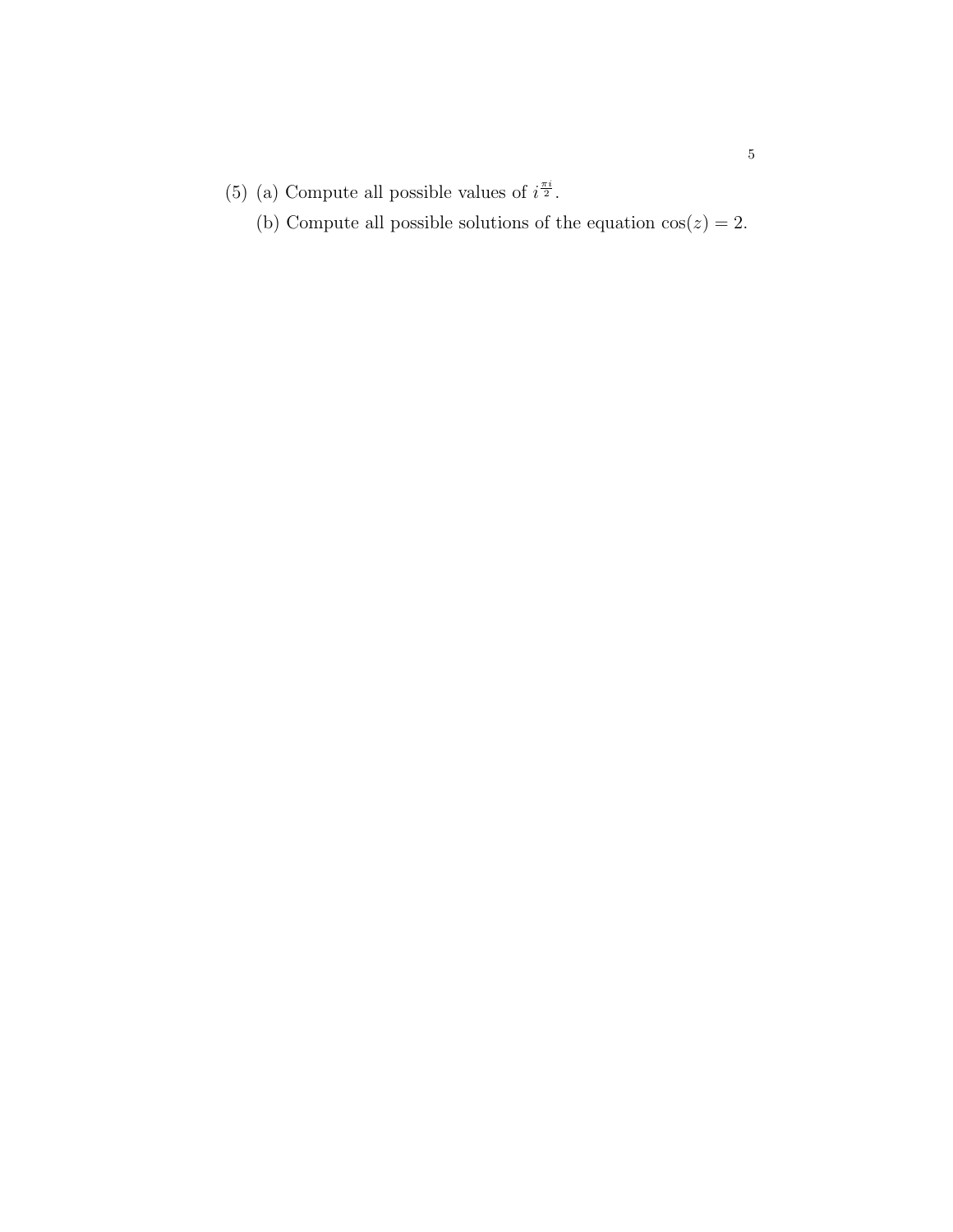(6) Compute the eigenvalues and eigenfunctions of the Sturm Liouville problem

 $x^2y'' + xy' + 25\lambda y = 0$ , subject to  $y'(1) = 0$  and  $y(e) = 0$ .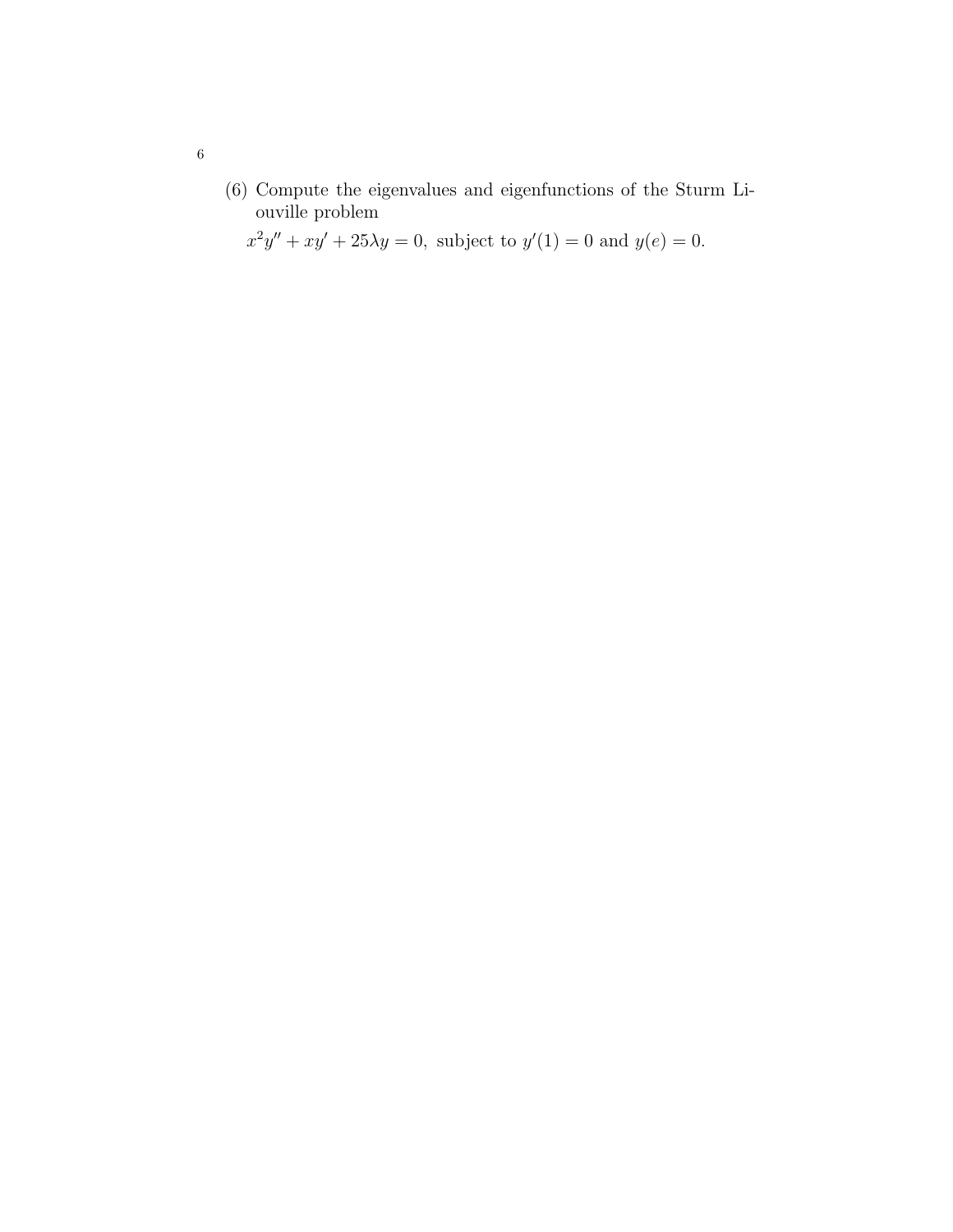(7) Evaluate the Cauchy-Principal value of the integral

$$
\int_{-\infty}^{\infty} \frac{3x^2}{(x^2 + 2x + 2)(x^2 + 1)^2} dx
$$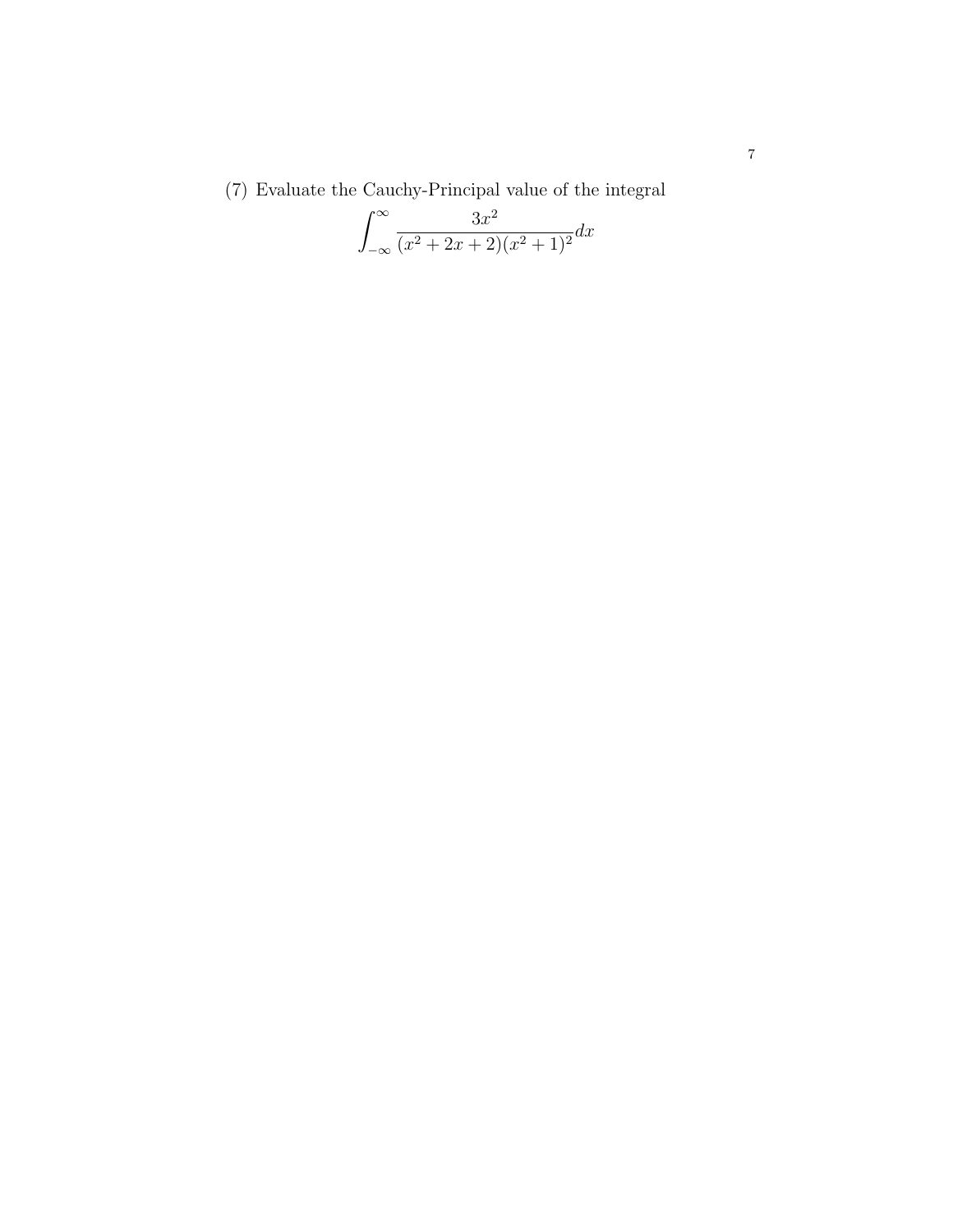- (8) For each of the following functions determine all the singularities and classify them as removable, pole (and of what order) or essential.
	- (a)  $\frac{\cos(z)}{z^2}$
	- (b)  $\frac{z}{\sin(z)}$
	- (c)  $e^{1/z}/z$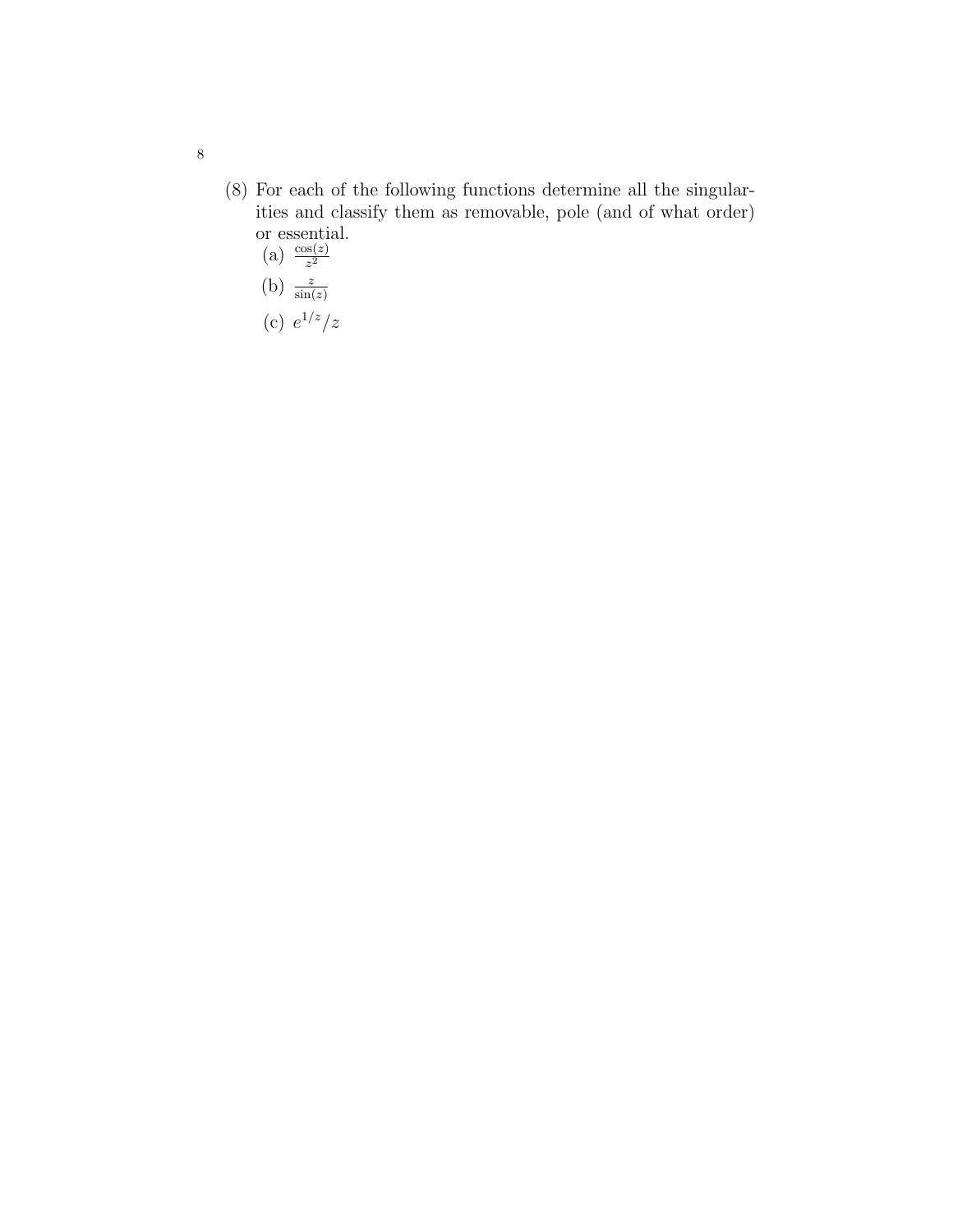(9) What is the radius of convergence of the Taylor series centered at 2 + *i* of the function  $\frac{\cos(z)}{z(z-\pi)}$ ?